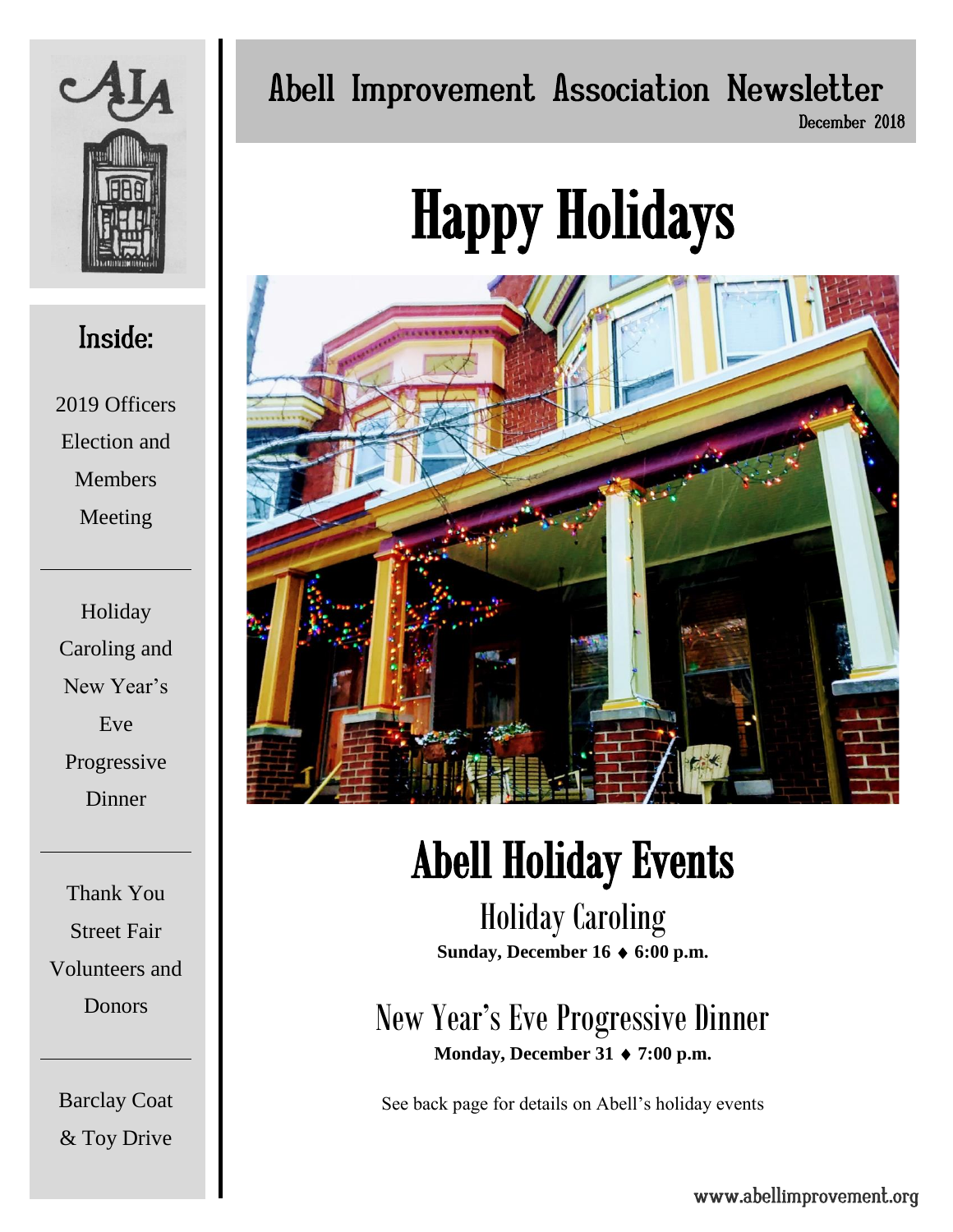#### **New Neighbors and Babies**

Welcome to Lacey and Shurid Sen, who moved to the 3200 block of Abell this fall. Lacey works at Hopkins Hospital and Shurid works for T. Rowe Price. We hope we'll see them at our New Year's Eve celebration!

#### *From Ed Hargadon:*

Jane and Mark in the 3000 block of Guilford Avenue have a new baby. Her name is Dahlia and she was born on November 6. *Congratulations to Jane and Mark and welcome to Dahlia!*



#### **Ethel Forlifer, May 1927- November 2018**

Our condolences go to our neighbor Linda Forlifer, resident of 33rd Street, whose mother, Ethel Forlifer, died peacefully in her sleep on November 3 at her home of 55 years on the Magothy River. Ethel grew up with her five brothers and sisters on Bear Creek in Dundalk and in Parkville. She attended St. Mary's Female Seminary (now St. Mary's College of Maryland). Linda and her four brothers hosted friends for visiting on November 17. Attendees enjoyed a display of family photos.

Abell neighbors' sympathies go to Linda, and to her two sons Adam and Justin and their families. Ethel Forlifer's obituary can be viewed at [http://www.barrancofuneralhome](http://www.barrancofuneralhome.com/obituary/ethel-forlifer) [.com/obituary/ethel-forlifer](http://www.barrancofuneralhome.com/obituary/ethel-forlifer)

#### **Coat and Toy Drive at the Barclay School**

The Barclay Elementary Middle School is having a coat and toy drive November 26 - December 21. Please donate a new coat or unwrapped toy of your choice. Drop off your donation at the school, 2900 Barclay Street. If you have any questions, please contact Ebonee Nelson [enelson@childfirstauthority.org](mailto:enelson@childfirstauthority.org)

#### **Make a Difference in Abell**

The Abell Improvement Association needs community volunteers to help plan activities and shape the future of the neighborhood. Please consider running for office in January to join the AIA executive team, or volunteering on one of the AIA committees for 2019. We meet monthly on the morning of the second Saturday. Officers' job descriptions are available at this link - <http://bit.ly/AbellECjobs>

#### Committees include:

- Street Fair
- Open Space
- Membership
- Communications
- Housing
- Sanitation
- Safety
- Film Series

If you can help, contact Bonnie Bessor – [bbessor@gmail.com](mailto:bbessor@gmail.com)

## Thursday Night Trivia

December 13, January 10 7:00 p.m. Peabody Heights Brewery 401 E.  $30<sup>th</sup>$  Street

*The most unique trivia in town*

Hosted by Abell resident Andrew Northrup and a mystery guest host

#### Gertrude S. Williams Speakers program presents

#### **The Great Public Education Funding Struggle:**

*Money and the Search for Equity and Excellence in Public Education*

Please mark your calendar for the December 5 Gertrude S. Williams Speakers program. This final event of the 2018 Series on Real Talk About Public Education brings together four individuals whose collective experience and expertise are guaranteed to inform and enlighten you as well as inspire and invite your questions and reflections. "The Great Public Education Funding Struggle: Money and the Search for Equity and Excellence in Public Education" will offer an examination of previous efforts at school funding reform, a discussion about the Kirwan recommendations and their chances for success, and an update on how people concerned about public school funding can let their voices be heard.

Featured speakers are:

**Alvin P. Thornton, Ph.D.**, Chair Emeritus, Howard University Political Science Department and chair of Commission on Education Finance, Equity and Excellence (1999-2001)

**Mary Washington, Ph.D**., Senator Elect, Maryland 43rd District

**Matthew Hornbeck**, Principal, Hampstead Hill Academy

**Bebe Verdery**, Education Director, ACLU of Maryland

*Date:* December 5 *Time:* 7:00 p.m. – 8:30 p.m. *Place:* 29<sup>th</sup> Street Community Center,  $300$  E.  $29<sup>th</sup>$  Street

*Doors open at 6:30 p.m.*

RSVP at [http://29thstreetcommunitycenter.w](http://29thstreetcommunitycenter.wedid.it/events/65) [edid.it/events/65](http://29thstreetcommunitycenter.wedid.it/events/65) or 443-213-0394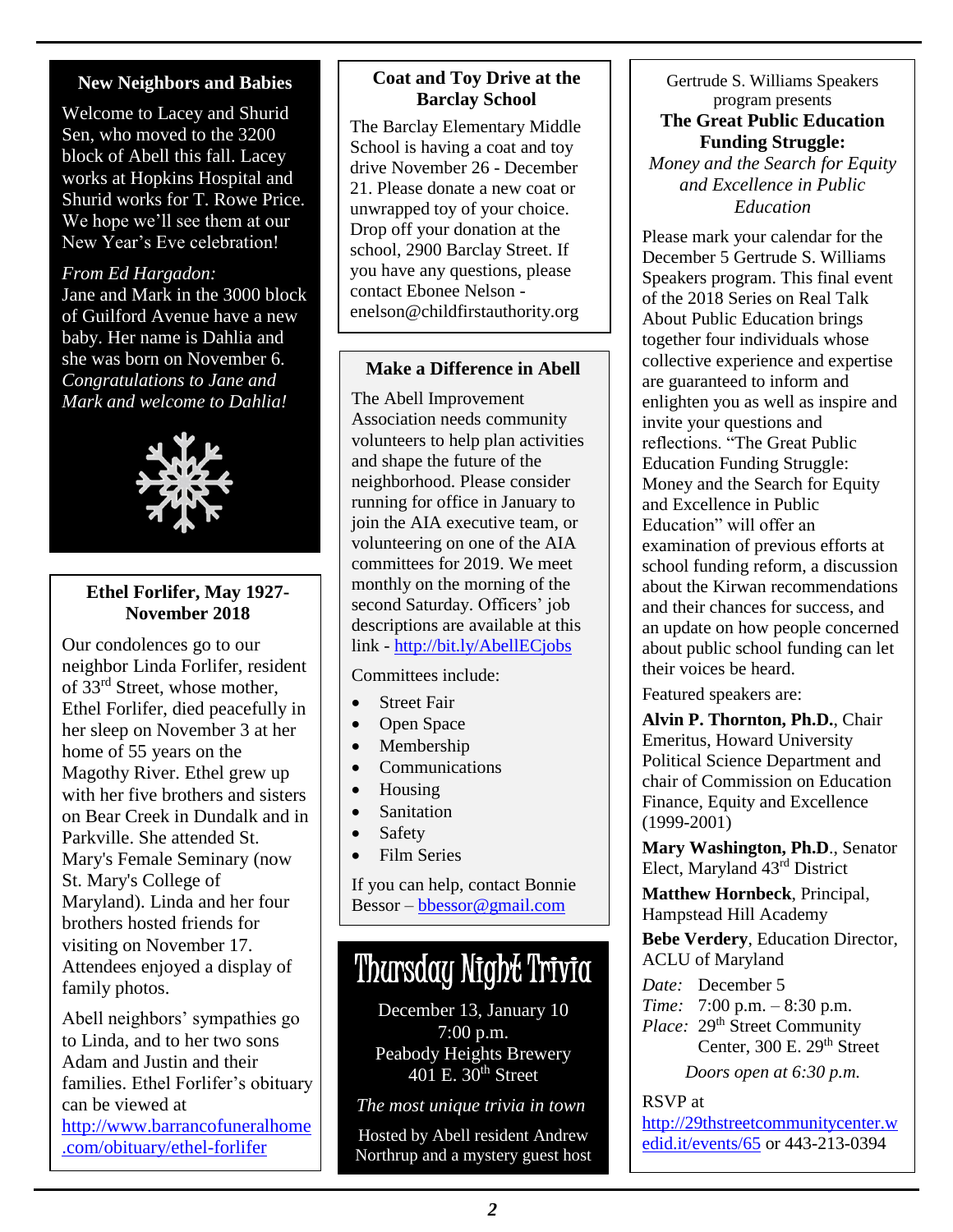## **Fair Silent Auction Donors**

**Business Donors** B. Willow Cypriana Eddie's Liquors Eddie's Market Falkenhan's Hardware Full Circle Plant Probiotics Gertrude's at the BMA Greenfield's Nursery Greenmount Loan & Jewelry Hopkins Symphony Orchestra Kathy Flickinger Linder Automotive Local Color Flowers Lynne Brick's Belvedere Square Mary Pat Clarke Mary Washington Maxi Cifarelli Mend Mondo Deco Movement Lab Normal's Books & Records Open Works Pete's Grill R Bar at R House Rocket to Venus Thai Restaurant The Dizz The Tool Library Waverly Farmers Market Vendors Zim Zim

#### **AIA Neighbors**

Adriana Amari Anita Rubarth-Lay Arlene Ogurick Carol Serksnis Charlie Neill Gayle Strommen Jackson Gilman-Forlini Janet Kahoe Jenny Harbold Jim Anthony Jo Ann Robinson John Pallo Lindsay Harbold Lisa Simeone Miruna & Paul Burke Patrick McMahon Rhea Nodel Robert Prokop

#### **We Are Grateful to All of our Street Fair Volunteers and Sponsors Thank You to All Our Street**

**Committee Members**  Andrew Delclos – Stage Manager Andrew Northrup - Committee Co-Chair Annette Fallon – Media and Publicity Bonnie Bessor- Membership Caroline Jelavich – President of AIA Eddie O'Keefe – Libations Eric Cox – Media and Publicity Gretchen Gettes – Vendors Jackson Gilman-Forlini - Committee Co-Chair Jane Lewis - Food Jenny Harbold – Silent Auction Jo Ann Robinson – Crab Feast Joel Urbanowicz - Treasurer Jonathan Birkholz - Music Laura E. Yoder - Children's Activities Matt Crocken - Documentation Michael Klima – Logistics Nancy Eddy - Children's Activities/Volunteers Nina Casalena - Music Rachel Bone - Children's Activities Sahar Damghani – Crab Feast Susanne Riveles - Bake Sale

**Event Sponsors** Peabody Heights Brewery Johns Hopkins University MedStar Union Memorial Hospital **MECU** John Spurrier, Cummings & Co. Realtors Fridays in the Beer Garden Music Series at Peabody Heights Brewery Sheriff John W. Anderson

#### **Music Donors**

Andrew Northrup Anonymous Anonymous Bonnie Bessor Charles Neill Debra Chaveas Emil Volcheck Eric Cox Jackson Gilman-Forlini Jenny Prince Jo Ann Robinson Jonathan Wetmiller Kristin Zeminski Margee Morrison Miles & John Nancy Eddy Patrick Edwards Shelley & Michael Treadway Silvia Cohn Sondra Boyle

#### **Business Donors**

Peabody Heights Brewery Wine Source Stone Mill Bakery

#### **Honorable Mentions**

The Book Thing The Clothing Swap Natan Lawson for Bicycle Powered **Disco** Phil Davis for providing his original art Charles Village Community Benefits **District** 

#### **Volunteers**

Aaron Sheehan Andrew Delclos Andrew Northrup Andy Scott Becky Hunter Bonnie Bessor Brigid Casson Carol Serksnis Clea Baumhofer Danielle Scott Didon Pachner Donna Tillman Eddie O'Keefe Emil Volcheck Gwendolyn Harrington Jackson Gilman-Forlini Jane Lewis Jason Mathias Jean Harrington Jennifer Harbold Jerry Druch Jerry Kovach Joanna Woodson Jo Ann Robinson Jon Wetmiller Joseph Kane Josh Davis Katie Flickinger Linda Forlifer Margee Morrison Mark Zaki Matthias Ringkamp Matty Tae Melissa Loomis Michele Golden Mike Cruse Nick Colten Nicole Freeman Nora Diamond Isler Patrick McMahon Renee Zeppetello Rhea Nödel Robert Prokop Rob Kempton Shani McPherson Shayna Rose Shelley Treadway Silvia Cohn Sindbad Fennimore Teresa Pfaff Tian McPherson Zachary Haugen